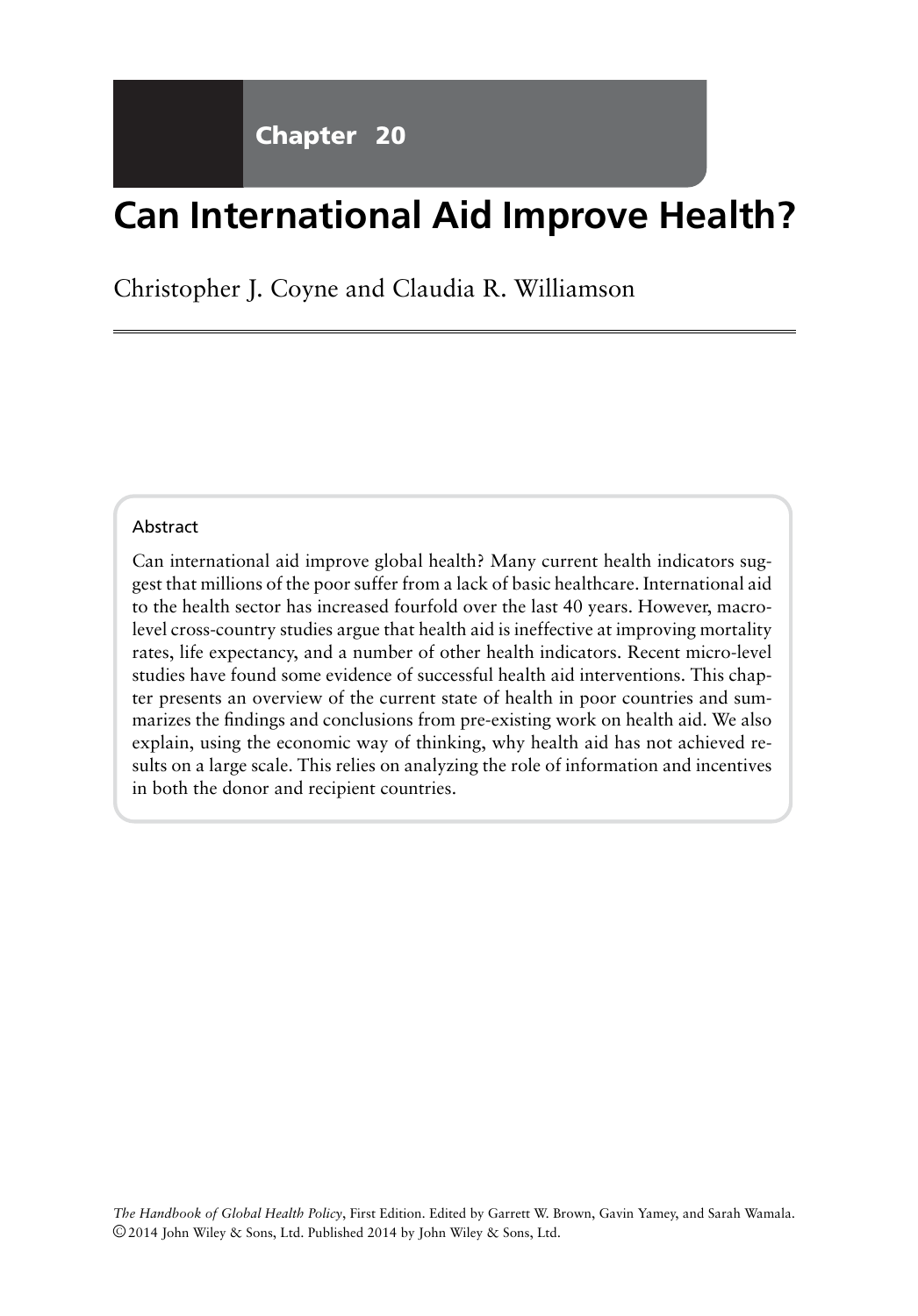### Key Points

- ∙ Health aid is increasing over time, while worldwide health trends are also improving.
- ∙ Macro-level evidence suggests that aid is ineffective at improving health, but micro-level analysis indicates some success stories.
- ∙ To explain this apparent paradox and why health interventions have not achieved widescale success, we utilize the economic way of thinking.
- ∙ Perverse incentives and a lack of information on the part of both donors and recipients helps to explain why health aid cannot improve health in a systematic manner.
- ∙ The ultimate policy (or group of policies) to improve health relies on achieving sustained economic growth, which increases the availability of quality healthcare for larger numbers of people.

#### Key Policy Implications

- ∙ With any foreign intervention, we must consider the local, pre-existing arrangements and institutions.
- ∙ Even if we find a solution that works at a local level, this does not mean that this policy is scalable and will work at the national level or in other countries or contexts.
- ∙ Ultimately, policies that support sustainable economic growth is the only way to achieve long-term, systematic improvements in healthcare and global poverty.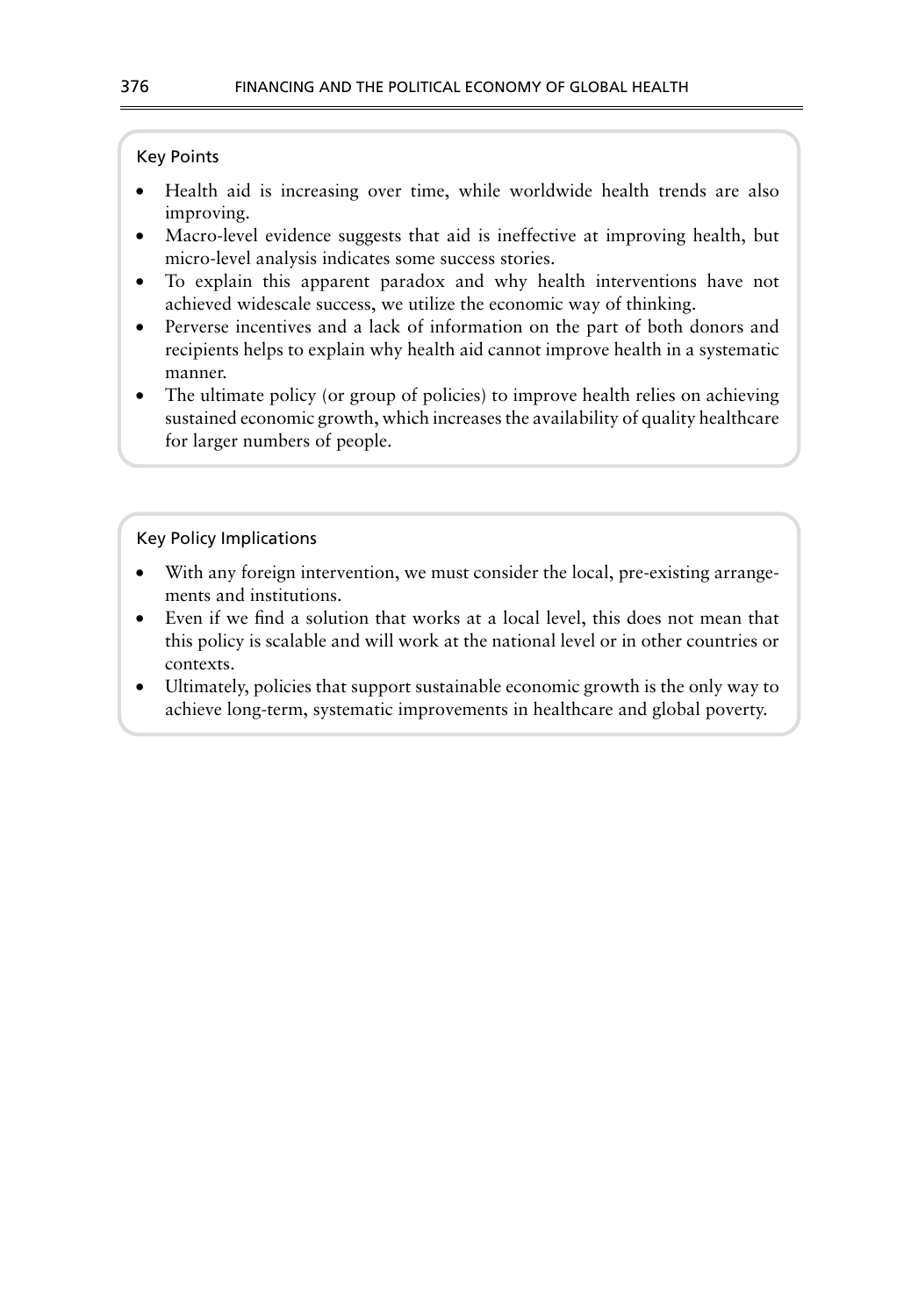#### **Introduction**

Can international aid improve global health?<sup>1</sup> Attempting to answer this question is of critical importance as current heath indicators suggest that millions are still without basic care. For example, recent annual data suggest the following:

- ∙ About 7.6 million children died in 2010, with 1.7 million dying from vaccinepreventable diseases.
- ∙ Approximately 1000 women suffer from pregnancy-related deaths on a daily basis.
- ∙ One out of every five children is estimated to be underweight.
- ∙ There are approximately 2.6 million new HIV infections yearly, and 8.8 million new tuberculosis cases.2

The international aid community has increasingly given more attention to social matters such as health and education since the early 1990s. For example, as shown in Figure 20.1a, aid targeted to the social sector (which includes spending on health) continues to receive a larger share of total allocation compared with the other sectors.<sup>3</sup> Among the different social sectors, as shown in Figure 20.1b, health aid has received a large share of social aid over the past 20 years. Health aid includes assistance to hospitals and clinics, disease and epidemic control, maternal and child care, dental services, services for tuberculosis, vaccination programs, nursing, provision of drugs, public health administration, medical insurance programs, and reproductive health and family planning (OECD-DAC 2012).

These trends make sense given that most of the Millennium Development Goals (MDGs) – the blueprint for donors to meet the needs of the poor – target social outcomes. Specifically, three of the eight MDGs focus on global health outcomes (reducing child mortality, increasing maternal health, and combating HIV/AIDS, malaria and other diseases) with nine of the 21 targets aimed at health-related matters. The international donors support these stated goals as aid specific to the health sector continues to rise over time, in absolute terms and as a share of total aid (Figure 20.2). In 2010 alone, health aid accounted for 6% of total aid and amounted to approximately US\$10 billion – four times the amount provided in 1994 (OECD-DAC 2012). From 1971 to 2010, aid has supported over 67,000 different health-related interventions at the project level, with approximately 50,000 of those projects starting since 2000 (Findley *et al.* 2009).

Before examining the pros and cons of international aid for global health, it will be useful to provide a quick overview of the current status of the foreign aid debate as some of the main tenants in this debate still hold for health aid.

Theory and empirical evidence debate the effectiveness of foreign aid to achieve economic development. Two main camps have emerged: the "public interest" view versus the "public choice" view (Williamson 2008).<sup>4</sup> The public interest view claims that foreign aid can be useful because it can break countries out of a so-called "poverty trap." The most notable economist in the public interest camp is Jeffrey Sachs. Sachs' story (see, for example, *The End of Poverty*, 2005) is that poor countries are often tropical, landlocked, malaria infested, and barren, making investment targeted toward economic development extremely difficult. Since poor countries cannot afford these investments, they are poor simply because, well, they are poor, resulting in a vicious circle of poverty. Sachs proposes a solution to this perplexing dilemma by arguing that foreign aid can jump-start a country onto a new path – a virtuous circle where countries receive the necessary initial investment in critical areas to make them productive by allowing them to break out of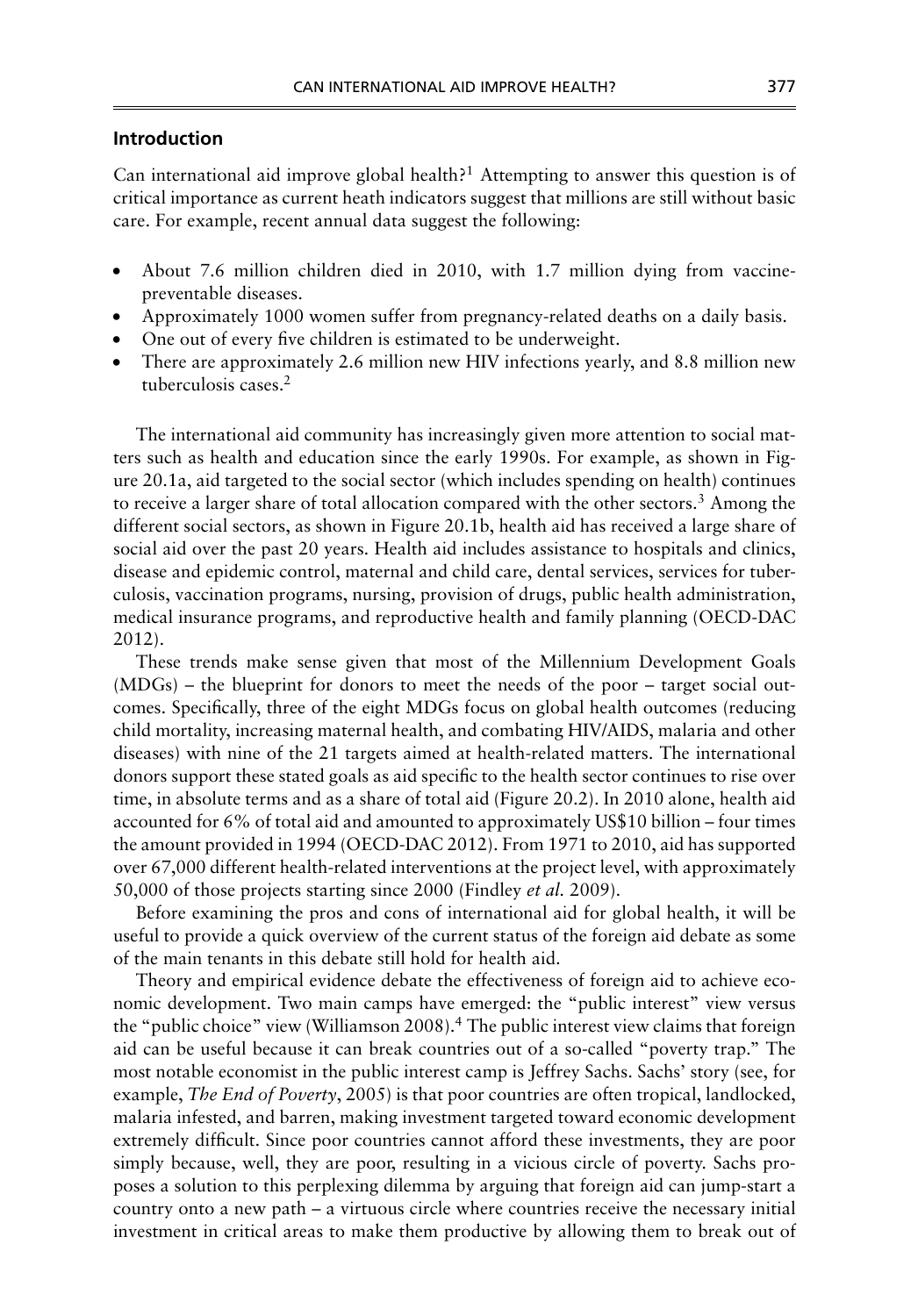

Figure 20.1 (a) Sectoral trends and (b) sectoral social sector trends in the allocation of annual world aid, 1967–2010. Source: data from OECD-DAC Reporting System (2012), International Development Statistics.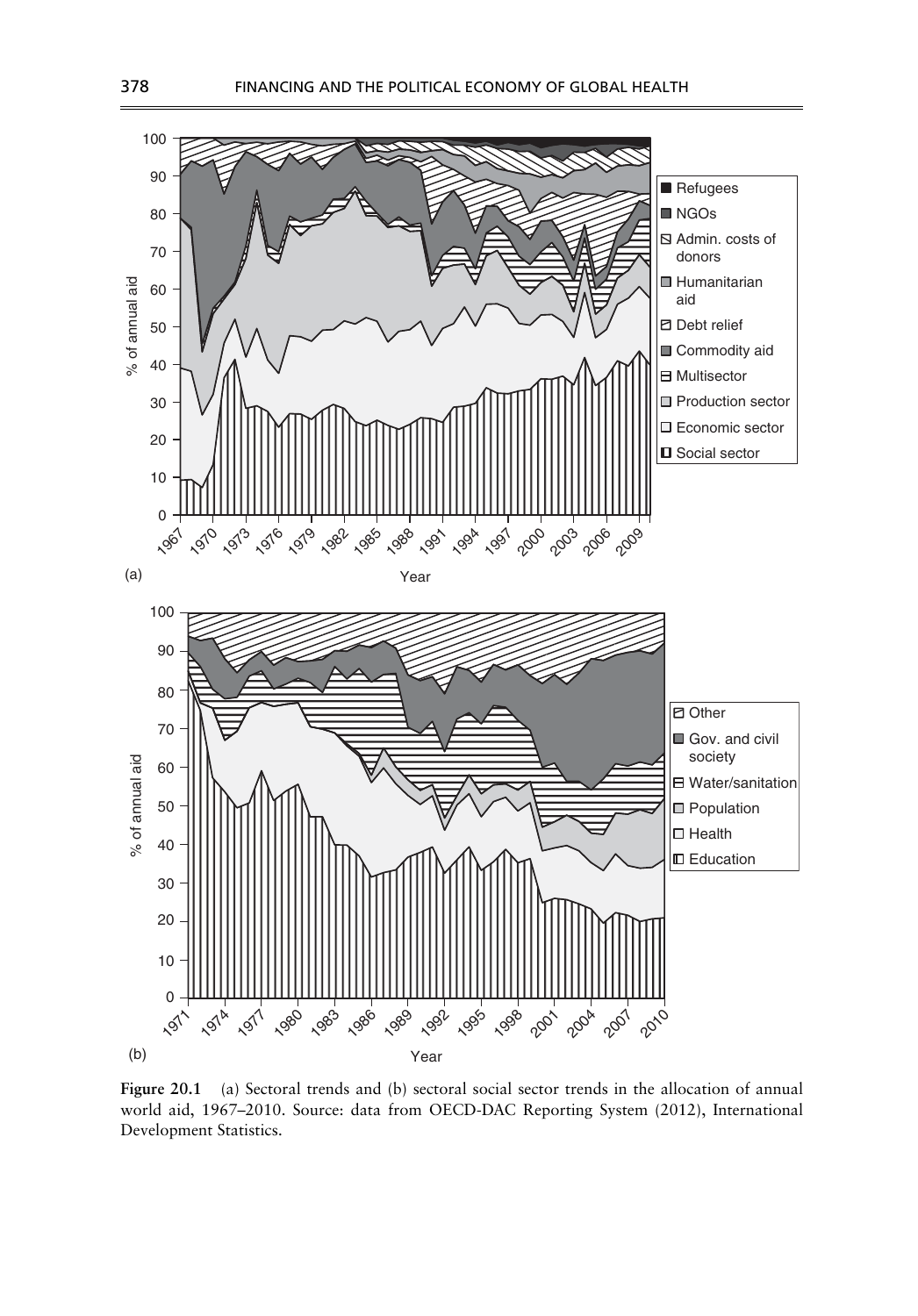

**Figure 20.2** (a) Total health aid and (b) health aid share of total aid budget, 1971–2010. Source: data from OECD-DAC Reporting System (2012), International Development Statistics.

the poverty trap. This initial increase in productivity will result in individuals generating enough subsequent income so they themselves can save, leading to future benefits. Sachs calculates the exact amount of foreign aid needed to end poverty by 2025 as being \$195 billion per year from 2005 to 2025.

Also supporting the notion that aid should, and can, be used to end poverty are Peter Singer (1972) and Amartya Sen (1999). Part of their arguments hinge on a moral presupposition that we have a duty to help those less well off. Specifically, they argue that poverty handicaps individuals from realizing their full potential. Being poor is not just a lack of money but also a lack a capacity to pursue a flourishing and meaningful life. Sen refers to health as one of the building blocks of development and argues that improvements in health facilities and institutions are fundamental in this process. He stresses that being rich is not a prerequisite for healthcare because even in relatively wealthy societies there can be some individuals who lack the healthcare necessary to pursue a meaningful life.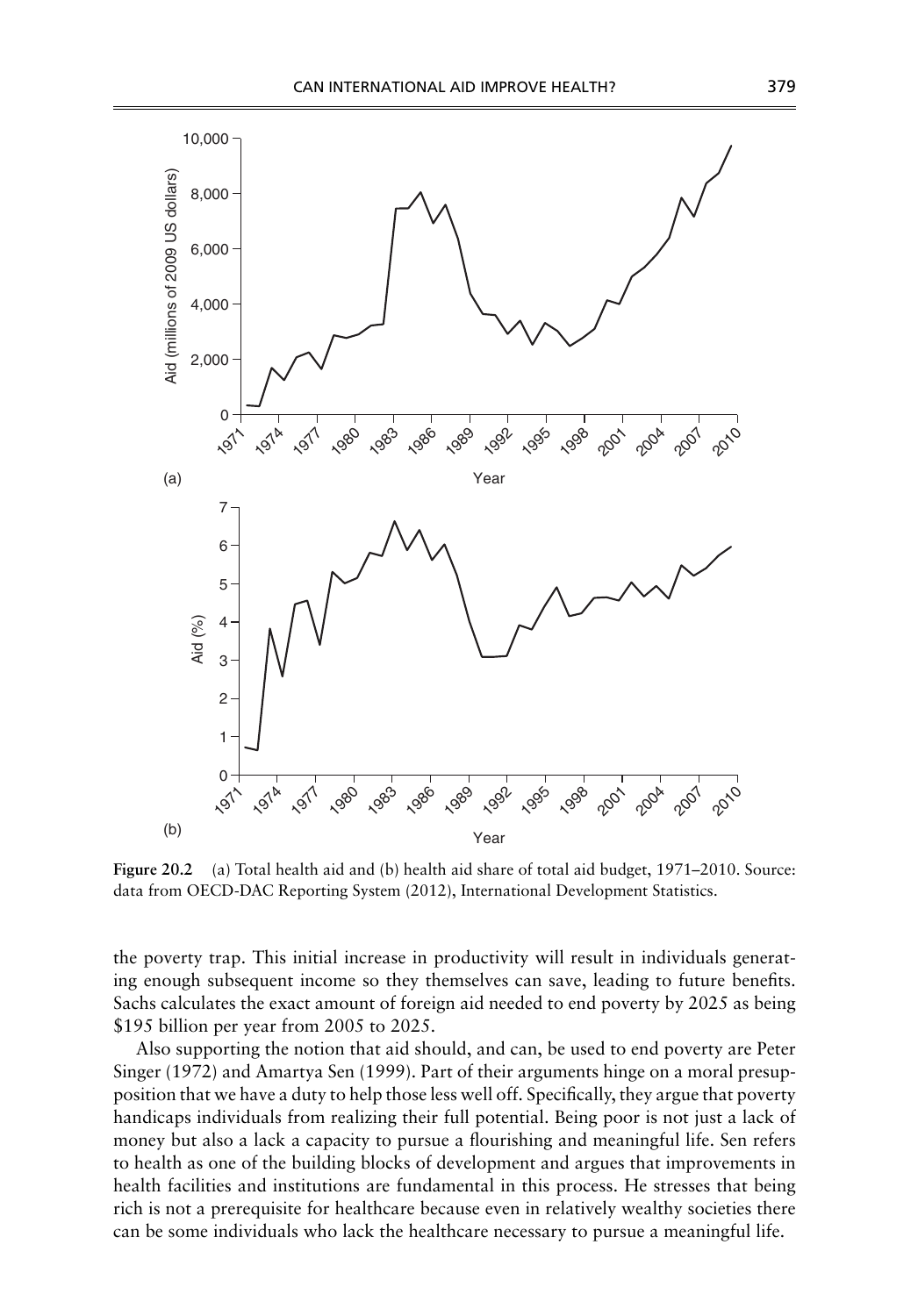In contrast to the public interest view, the public choice view holds that foreign assistance goes to governments who may or may not have the public interest in mind. Instead of assuming that the political elite are altruistic and other-regarding in their motives, the public choice approach begins with the assumption that politicians, like those in the private sector, pursue their own interests, which may be narrowly self-interested or broader and other-regarding. Peter Bauer (2000), a proponent of the public choice view, highlights how foreign aid is neither necessary nor sufficient for economic development. In fact, he argues that foreign aid may actually impede growth because it alters incentives in an unfavorable manner (discussed in detail in subsequent sections). Bauer notes that the money intended to help those in need often ends up in the hands of the political elite who may support bad policies and reinforce the predatory policies that are a contributing factor to the existing state of affairs. According to Bauer, the mere existence of developed countries defies the poverty trap argument for foreign aid. After all, at one point all countries were poor, meaning that there was no wealthy country to provide foreign assistance to the first countries that rose from poverty to prosperity. This realization stands in contrast to the standard claim that countries need foreign assistance in order to break out of a vicious circle in order to grow into a virtuous one.

William Easterly (2001, 2006), another proponent of the public choice view, also discusses how foreign aid does not promote growth. He debunks the argument that foreign aid is necessary to make up for the lack of investment in developing countries. Aid, by itself, will not change the incentives to invest in the future and can actually create dependencies that discourage such investments. In addition to highlighting a variety of perverse incentives created by foreign aid, Easterly also discusses how there is a lack of knowledge with the current top-down foreign aid approach, which is similar to Soviet-style central planning. Development is not an engineering or technological problem; instead, it requires constant trial and error and continual searching. Donors rely on the bureaucratic process to try and solve these knowledge problems, a process that often fails to deliver the necessary feedback and monitoring. This is precisely why Easterly emphasizes the importance of "Searchers" over "Planners," since the former refer to those engaged in the process of discovery and experimentation. A large and robust empirical body of work backs up the public choice perspective (Boone 1996; Svensson 1999, 2000; Knack 2001; Brumm 2003; Ovaska 2003; Djankov *et al.* 2006; Powell and Ryan 2006).

Perhaps the aid debate has focused for too long on the big questions such as how to end world poverty. Instead, some aid proponents (for example, Banerjee and Duflo 2011) argue that the discussion should shift toward piecemeal, well-targeted outcomes such as increased vaccinations or providing bed nets. This approach draws a distinction between aid for growth and aid for health. While development is not a purely technological problem, many health-related issues are. We may not know how to solve world poverty, but many global health issues such as preventing certain diseases, preventing deaths related to diarrhea, providing birth control, and treatment for malaria and tuberculosis *are* technical, logistical exercises in moving resources from point A to point B. And many of these solutions have been known for decades. Therefore, health aid should be the "easy" case for aid since health-related issues are concrete problems and the solutions to these problems are (mostly) known.

In this context, a recent article by Skarbek and Leeson (2009) is relevant, where the authors argue that aid can be seen as both as a success and a failure: "Aid can, and in a few cases has, increased a particular output by devoting more resources to its production. In this sense, aid has occasionally had limited success. However, aid cannot, and has not, contributed to the solution of economic problems and therefore economic growth. In this much more important sense, aid has failed" (Skarbek and Leeson 2009: 392). They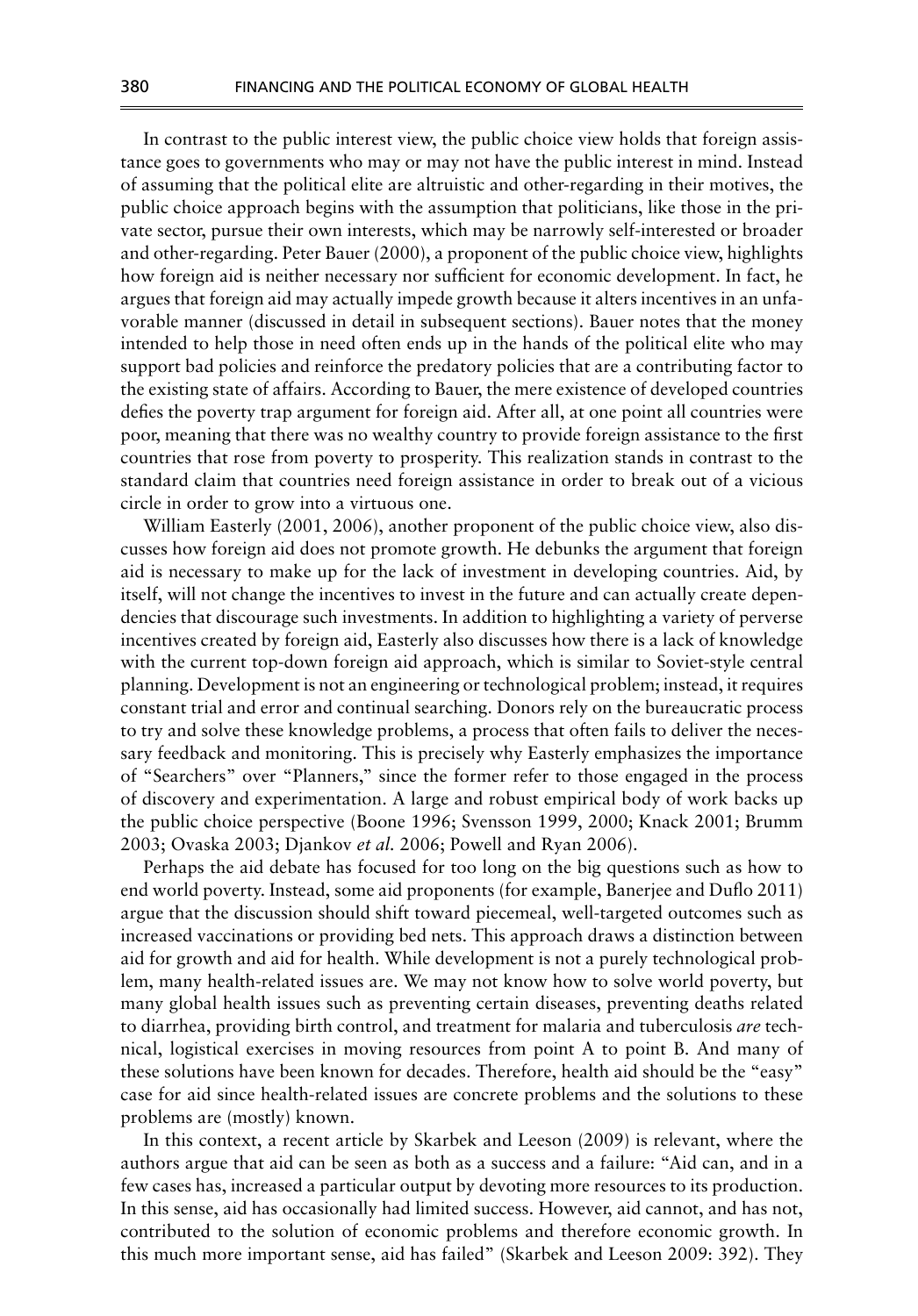go on to argue that, at its best, aid can provide more goods and services, but still not find the solutions to the economic problem of poverty. "So, what can aid do? Like other forms of central planning, aid can increase X by devoting additional resources to X's production ... If planners pick a specific outcome, such as more immunizations, aid can provide additional resources to produce immunizations. All of the 'success stories' that aid's advocates highlight are of this nature" (Skarbek and Leeson 2009: 394).

This argument implies that even if aid cannot increase growth and end world poverty, it may be able to ease human suffering *in the mean time.* Although, the best way to alleviate poverty is for a country to achieve sustained economic growth, the question is can aid decrease human suffering while we wait for growth? Until poor countries begin to experience the benefits from more development, health aid may be able to alleviate some of the consequences of extreme poverty. Even in countries that are experiencing high growth rates and increases in standards of living, Boone and Johnson (2009) argue that pockets of poverty still may persist. In principle, health aid may be able to intervene to provide basic care and eliminate the cruelest of suffering for countries stuck in poverty traps and individuals still living in pockets of poverty.

In what follows, we consider the evidence regarding global healthcare outcomes and how these outcomes relate to increased spending on health assistance. We then turn to the economic way of thinking to explain why efforts to provide health assistance to those in need often fail. We conclude with the policy implications of our analysis.

#### **Examining the Evidence**

Worldwide trends related to health are improving. For example, Figures 20.3–20.5 illustrate that both the overall death rate and infant mortality are on the decline and life expectancy is increasing. This holds for all income groups.<sup>5</sup>

As stated earlier, health aid is increasing over time as health indicators are improving. Are the two related? Has health aid actually made a difference? Once again it depends on what is described as the end goal. Aggregate studies indicate that health-related aid



**Figure 20.3** Death rate per 1000 population, 1964–2009 (5-year moving average). Source: data from World Bank (2011), World Development Indicators.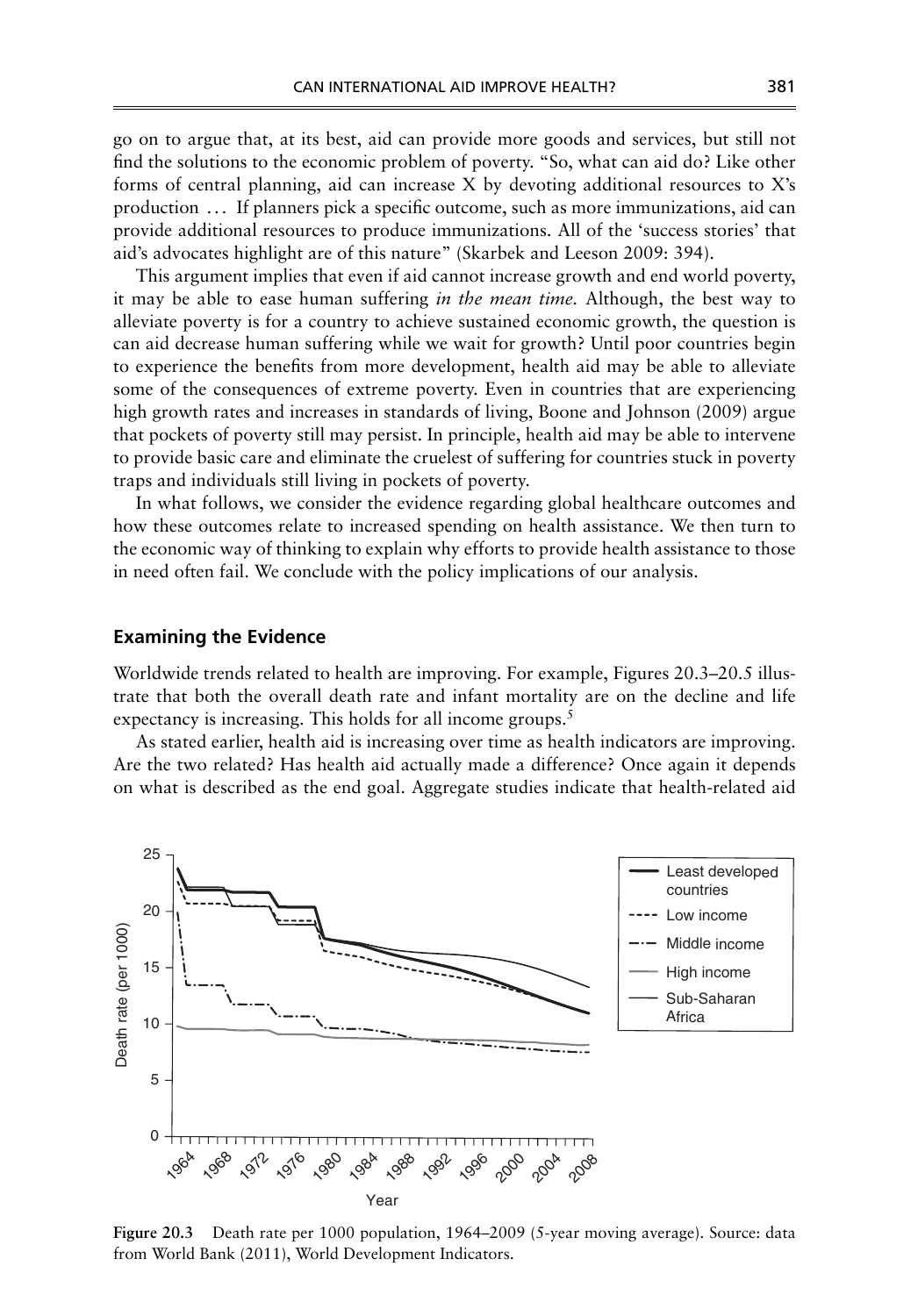

**Figure 20.4** Life expectancy at birth in total years, 1964–2009 (5-year moving average). Source: data from World Bank (2011), World Development Indicators.

has no impact on health outcomes. On the contrary, there are micro-level data showing that aid is (somewhat) successful at building hospitals, providing vaccines, and bed nets, for example. We consider each in more detail.

Williamson (2008) examines aid earmarked specifically for the health sector to determine its effect on infant mortality, life expectancy, death rates, and immunizations (diphtheria, pertussis, and tetanus (DPT) and measles). The analysis shows that aid has not had any effect on the five dimensions of health studied. The results support the public choice perspective discussed above, indicating that international aid to the health sector



**Figure 20.5** Infant mortality per 1000 births, 1964–2010 (5-year moving average). Source: data from World Bank (2011), World Development Indicators.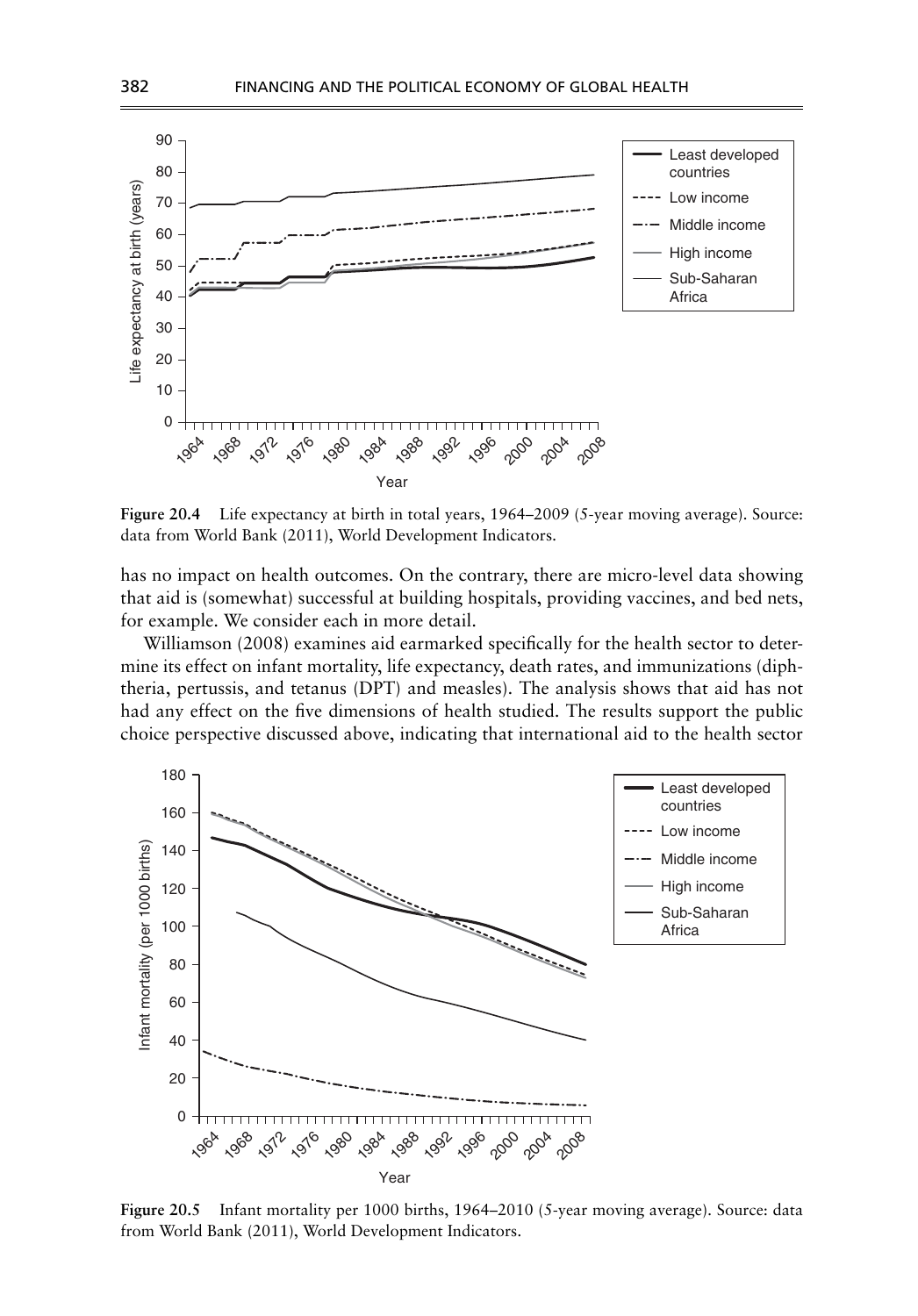may be an ineffective policy tool for improving human welfare. In this sense, health is not "special" relative to other forms of development assistance. Just like general aid, which is shown to have an insignificant effect on economic development, aid used specifically for health goals has an insignificant effect on human development.

A follow-up study by Wilson (2011) also finds support for Williamson's conclusion. Wilson uses a new data source, AidData, compiled by Findley *et al.* (2009), to show that development assistance for health does not reduce mortality at the country level. However, economic growth does have a strong negative effect on mortality (as we would suspect). His analysis also supports the notion that health aid effectiveness has not increased over time even though the amount of health aid has increased fourfold. Wilson summarizes his finding as "development assistance for health appears to be *following* success, rather than *causing* it" (Wilson 2011: 2031, italics in original). In other words, economic growth precedes improved health outcomes.

Even though health aid has no discernable effect on county-level aggregate indicators, there are public health programs and projects that might show positive results for specific health outcomes. This is exactly what researchers engaged in randomized controlled trials (RCTs) are attempting to discover. They want to shift the focus away from the "big questions" of what ends poverty towards more narrow ones, such as how to immunize children and increase bed net usage in specific, local contexts.

In *Poor Economics: A Radical Rethinking of the Way to Fight Global Poverty*, Banerjee and Duflo (2011) summarize the last 15 years of research, including hundreds of RCTs, on trying to understand solutions to global poverty. They call health one of the greatest areas of hope but also of great frustration as the solutions to many health-related problems are "low-hanging fruit." However, many of these fruits are left unpicked. Why? As one example illustrates, getting individuals in poor countries to understand "miracle drugs" such as oral rehydration solution (ORS) or chlorine bleach is harder than previously thought: in one Indian town many children die from diarrhea, but ORS, an extremely cheap solution, has not been that effective at saving lives. The reason is that many mothers do not believe that ORS does any good, resulting in the lack of adoption of a solution that is known to be effective.

Banerjee and Duflo summarize this experience, and many others similar to it, as a lack of information and weak beliefs on the part of those suffering from poor health and poverty. The poor often spend valuable resources on healthcare but on the "wrong" healthcare, demanding unnecessary antibiotics or surgeries that come too late to be effective. The poor also tend to believe that the public health system does not work, preferring to use private providers or traditional healers.

This sentiment is also echoed in Samia Waheed Altaf's (2011) book, *So Much Aid, So Little Development: Stories from Pakistan*. Altaf was hired as a technical assistant in the 1990s to the Social Action Program (SAP) in Pakistan. Her journey illuminates how aid actually works and why it fails. She explains that her "own understanding of this situation is that program designs are based on limited conceptual frameworks that reflect a woefully inadequate knowledge of local realities, and thus are inappropriate in the context of national constraints" (Altaf 2011: 3).

Taken together, both the macro- and micro-level studies suggest that even though there are known and cheap cures to many of the health-related issues of the poor, implementing policy that *delivers* effective healthcare has proved to be daunting in practice. The following sections draw on the economic approach to provide insight into the disconnect between the knowledge possessed by those in developed countries regarding healthcare and the effective delivery of these services to those in need.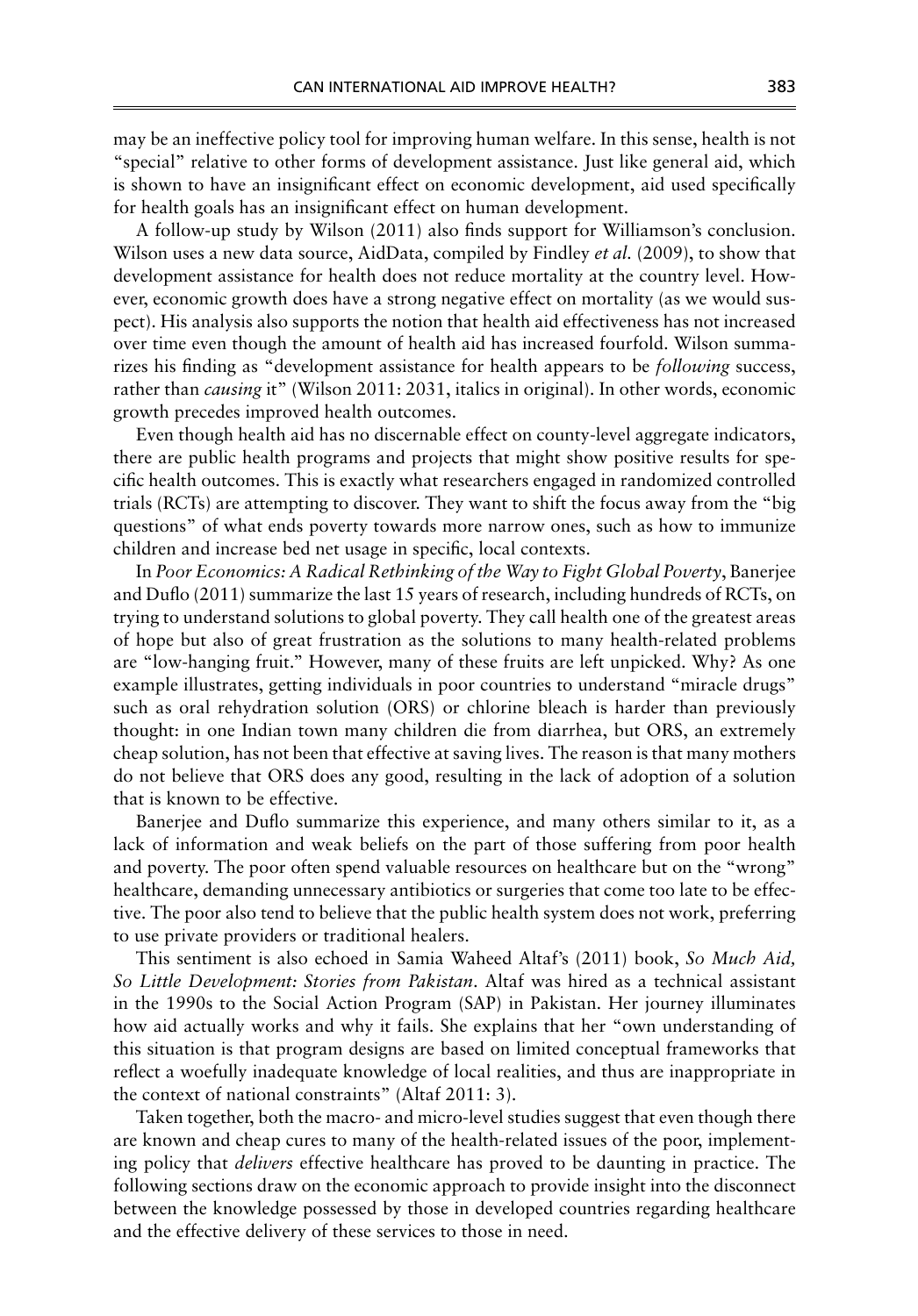#### **The Economic Way of Thinking**

The puzzle we need to explain is why health-related foreign aid has failed to positively impact health outcomes. Conceptually, the task at hand is clear – donors need to identify those in need of healthcare and then deliver the appropriate assistance. What then explains the failure of health-related aid to improve health outcomes? The economic way of thinking provides insight into this puzzle.

An economic approach is grounded in a few basic, related assumptions. One is that people have ends that they seek to pursue. This just means that each person has certain goals they wish to accomplish. Second, economists assume that people are rational. This does not imply that people are infallible automatons, but rather that they pursue their ends the best way known to them at the time of action. Finally, people respond to incentives, meaning they respond to changes in costs and benefits associated with a course of action.

In addition to these core assumptions, the central economic question is how decisions are to be made regarding the use of scarce resources. Scarcity necessitates choice which, in turn, implies trade-offs since one feasible use of scarce resources must ultimately be chosen over another potential use. The answers to these questions, which constitute the "economic problem," are not given and instead must be discovered in all contexts where scarcity exists, no matter what the desired end – purely humanitarian concerns, maximizing monetary profit, or some other end.

These assumptions and the core economic problem bring into focus the two central issues related to our puzzle regarding health aid and health outcomes. First, the success of health-related aid depends on the existence of the appropriate incentives in the donor and recipient countries. In other words, donors must have an incentive to deliver aid to those most in need, and recipients must have an incentive to use the aid in the matter desired by the donors. Second, both donors and recipients must possess, or obtain, the necessary information to solve the economic problem. Taken together, the incentive and information issues result in a "double-edged sword," which explains why foreign aid is often ineffective (Williamson 2010). If donors and/or recipients lack the appropriate incentives and information, then assistance will fail to have the desired outcome. This applies to health-related assistance just as it applies to foreign aid more broadly. The next two sections explore the role of incentives and information in more detail.

#### **Incentives**

As per the public interest view, discussions of foreign aid often implicitly assume benevolence on the part of donor and recipient governments. It is assumed that those involved in delivering health-related aid to those in need put aside their own interests and agendas in order to altruistically assist those in need. This implies that the various parties involved in dispersing and receiving aid utilize the most effective means to achieve the ends of improving health-related outcomes. It is taken for granted that donors are unbiased in their initial decision to donate to certain countries and that recipient government allocate health-related assistance in a manner that accomplishes the desired goals. The public choice view calls this assumption, and the related implications, into question.

The subfield of public choice economics applies the economic way of thinking to nonmarket decision-making. This includes the entire foreign aid enterprise, which takes place outside the market context. Public choice calls for an extension of the core assumptions laid out previously to both market and non-market decision-making. Often, people have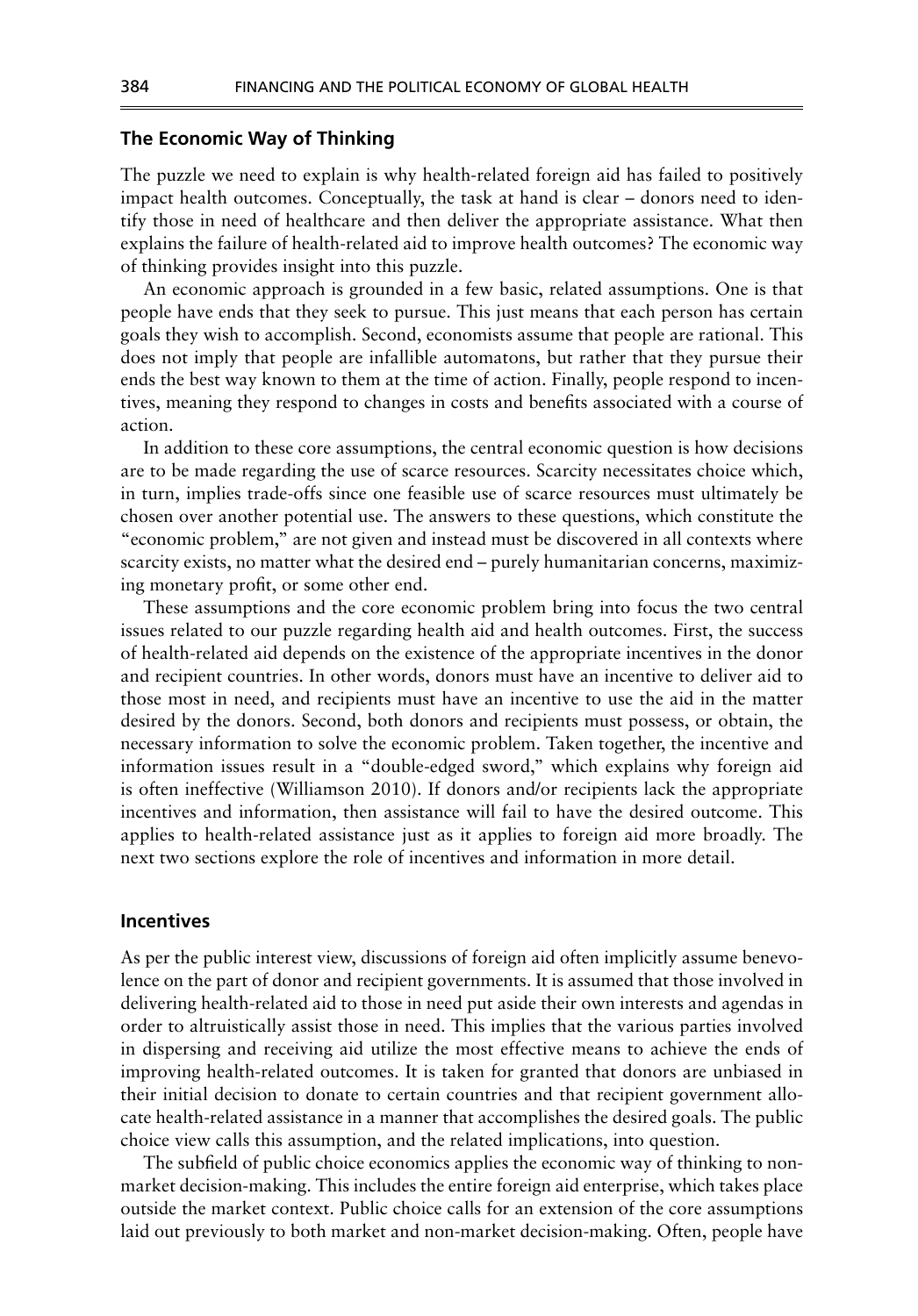little difficulty applying core economic assumptions to market-related activities, but they assume that people transcend these economics in non-market-related behavior. Public choice economics indicates that this way of thinking is incomplete because people are not transformed from narrowly self-interested individuals into benevolent and otherregarding angels when they move from market to non-market-related activities.

This implies that instead of assuming benevolence on the part of those involved in allocating and distributing health aid, we instead need to focus on the incentives created by the institutions within which these individuals act. Public choice indicates that even though the provision of health-related aid may be motivated by the best of intentions, there are incentives at work which may prevent those desired ends from being achieved. For example, interest groups will seek to influence the actions of both donor and recipient governments to support their agenda even if it is at odds with providing health-related aid to those most in need. Meanwhile, bureaucrats in positions to disperse aid will attempt to influence the process by maximizing their budgets and attempting to create a demand for their services. Finally, elected officials in both donor and recipient countries will seek to pursue their own agendas in the disbursement and allocation of foreign aid. The interaction of these various forces will influence how much health-related aid is disbursed, as well as where and how the aid is allocated. The main result from the public choice model applied to health-related aid is that those involved in the process may fail to facilitate the coordination and cooperation that is necessary to transform spending on healthcare into improved health outcomes.

#### *Donor Incentives*

Donor countries and aid agencies face specific incentives when developing policies related to health-related assistance. These incentives emerge from the institutional structures – democratic politics, non-profit government bureaucracy, etc. – within which the pertinent parties act. This subsection explores how the incentives faced by the relevant players – elected officials, special interests, and bureaucrats – shape the effectiveness of healthrelated aid.

In principle, elected officials within donor governments would cater to the wants of voters. However, a key insight from public choice economics is that individual voters do not have the incentive to become informed about foreign aid policy, let alone the smaller portion dedicated to healthcare, and therefore remain "rationally ignorant" of the specifics of policy. The implication is that in reality individual voters exert little control over health aid. In stark contrast to individual voters, special interest groups within the donor countries do have the incentive to become informed in order to secure large benefits for their members, even if these benefits do not maximize the benefits to those in need in other countries. This logic implies that we should not expect politicians in donor countries to form health-related aid policies that will maximize the value of scarce resources dedicated to improving healthcare from the standpoint of the ultimate consumers – those in need. Instead, domestic political pressures, including lobbying interests, determine policies.

As an example of how domestic politics influences health-related assistance, consider the case of condom production for HIV/AIDS and family planning programs (Dugger 2006). The US Agency for International Development (USAID) has restricted contracts for condom production to US companies, currently manufacturers in Alabama. USAID could buy condoms from Asian manufacturers for half the price, but Alabama Senator Jeff Sessions has continually pushed to ensure that USAID buy condoms from producers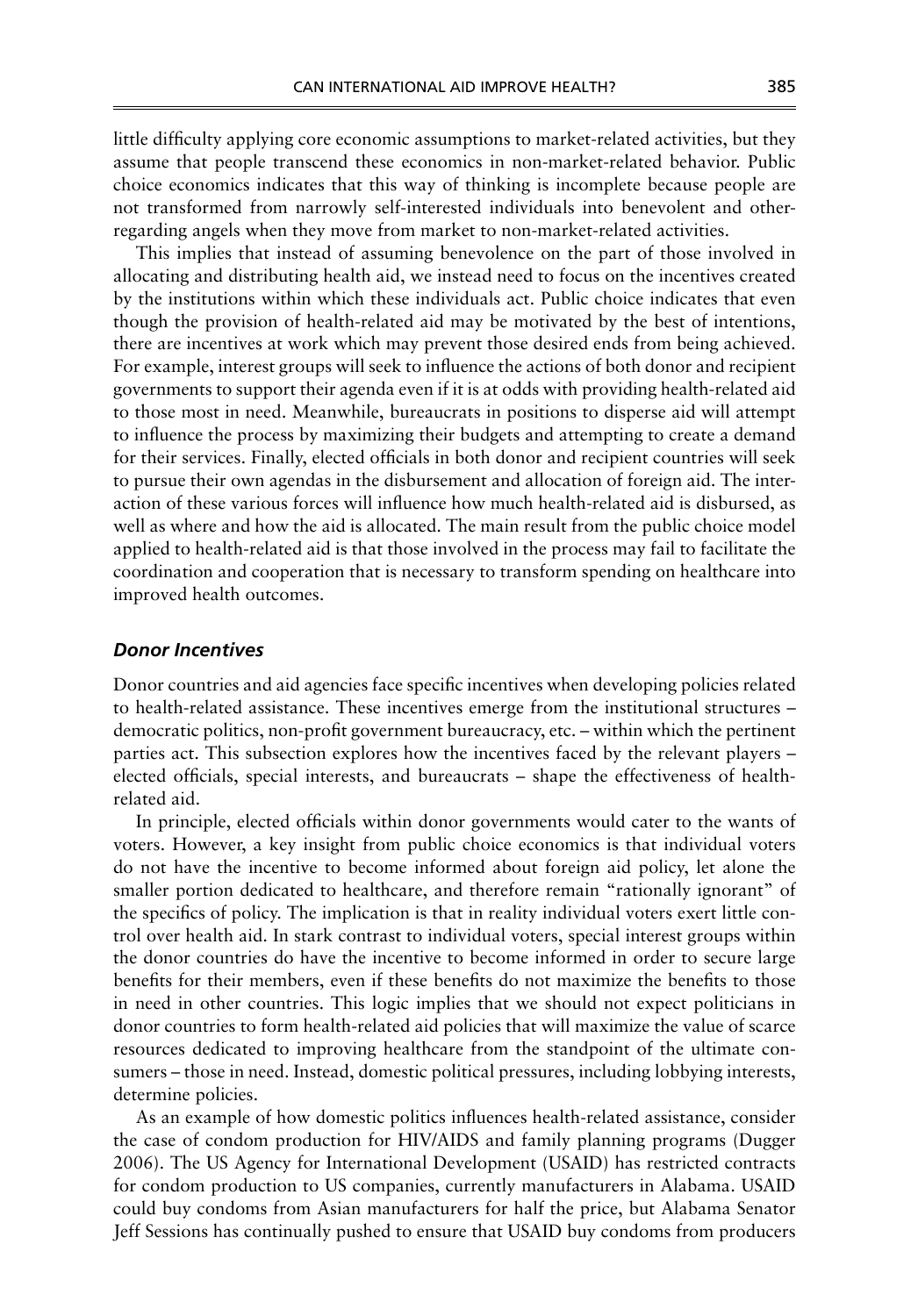in his state. Ultimately, this means that USAID could purchase twice as many condoms – one of the most effective means of slowing the transmission of HIV/AIDS – if domestic special interests did not have to be considered. Domestic producers benefit from producing condoms and elected officials respond to these incentives even though they could increase the number of condoms and potential health-related benefits.

What this example illustrates is that assistance is given based on who wins the political competition through which aid decisions are made. Indeed, an existing literature indicates that donors disburse foreign aid based on political motivation and not necessarily based on the need of the final recipients (see Mosley 1985a, 1985b; Trumbull and Wall 1994). Further, Boone (1996) shows that aid reflects the relatively permanent strategic interests of donors. Taken together, this literature helps to explain why increased spending on health-related assistance does not necessarily result in improved healthcare outcomes.

In addition to special interests, the incentives facing bureaucrats also play a role in influencing health-related aid policy. For example, bureaucrats operate in an environment of negligible feedback from beneficiaries, hard-to-observe outcomes, and low probability that bureaucratic effort will actually translate into favorable outcomes. In response to these incentives, aid bureaucracies have organized themselves "as a cartel of good intentions, suppressing critical feedback and learning from the past, suppressing competitive pressure to deliver results, and suppressing identification of the best channel of resources for different objectives" (Easterly 2002: 247). Numerous layers of bureaucracy are involved in the delivery of assistance. This results in weak incentives for accountability, as there are typically unclear lines of responsibility and ownership over the use of health-related aid. When aid-related projects and initiatives fail, it is rare for a single agency, or a specific bureaucrat within an agency, to be held responsible for failing to achieve the stated outcome.

Bureaucrats in both governments and aid agencies face their own incentives. For example, donors, especially aid agencies, prefer to focus on aid disbursements (i.e., their "burn rate") as the preferred measure of success. Not only are disbursements observable but they are also the agency's budget, and an agency's budget is its source of existence. Without profit and loss, bureaucrats measure success by the size of their discretionary budget, which creates perverse incentives for spending money even if saving for future periods was the preferable course of action. Indeed, bureaucrats face the incentive not only to exhaust their current budget, but also to ask for increases in their annual budget in order to increase the size of the agency. Given these incentives, there is no reason to assume that bureaucrats in donor governments and aid agencies will choose to pursue the most efficient policies and strategies related to improving health outcomes.

We should also note that similar logic applies to non-governmental organizations (NGOs). Werker and Ahmed (2008) provide evidence that NGOs suffer from weaknesses, including inefficient, multilayer decision-making, low-quality service due to a lack of feedback, and agenda control stemming from pressure from national governments, their largest donors. NGOs do not transcend the logic of economics and the importance of incentives in the delivery of health-related assistance.

#### *Recipient Incentives*

Recipients refer to those who receive aid from donor governments. This includes the receiving government, individual citizens, and special interest groups within these countries. Recipients of aid face their own incentive structures. Foreign aid disbursements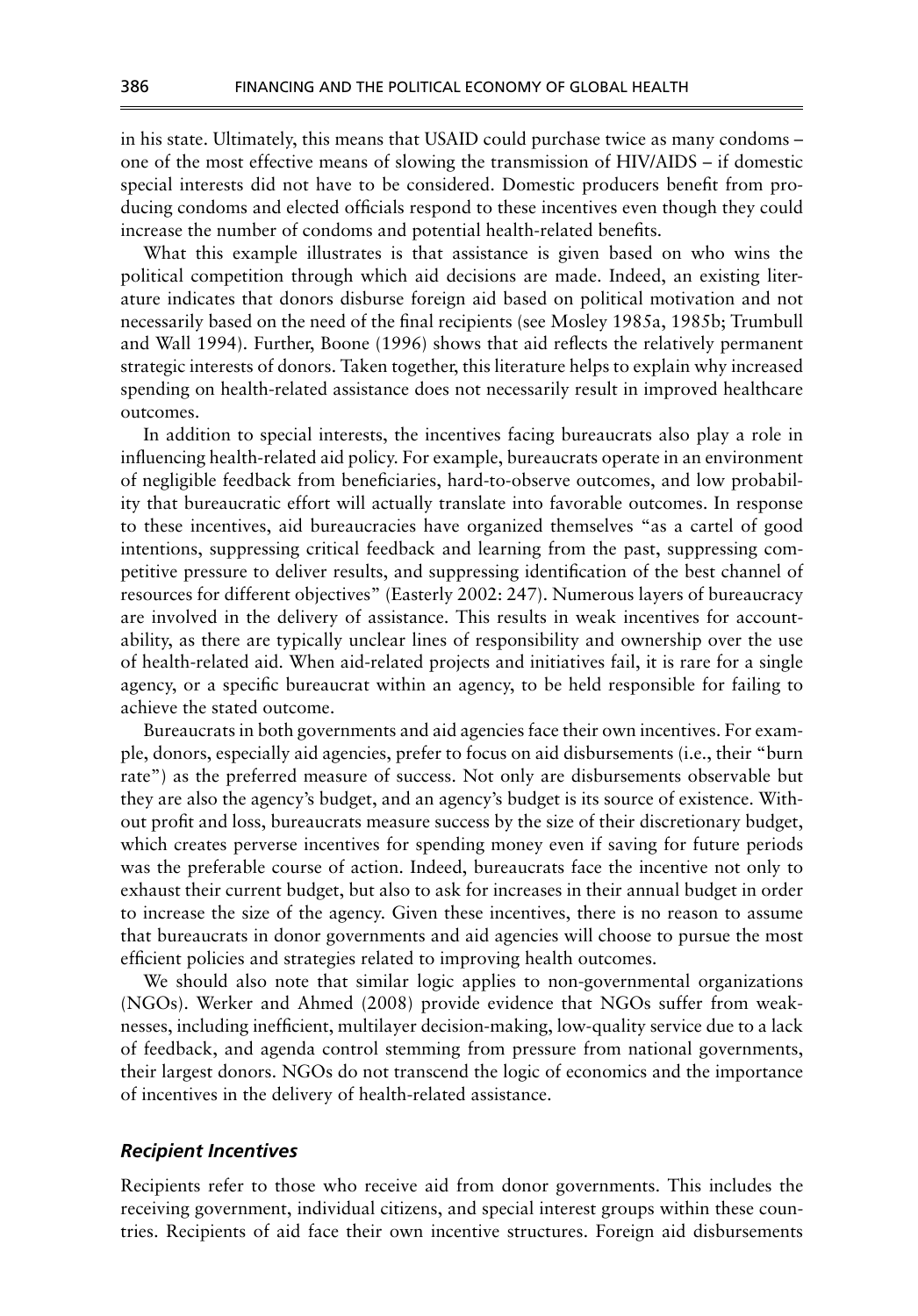tend to pass through the ruling governments in aid-receiving countries. From an economic standpoint, the central question is: what incentive do these governments have to actually achieve the desired health-related results?

Dysfunctional governments, which are unable to provide healthcare for their citizens, are a key reason that health-related foreign aid is needed in the first place. Corruption poses a major problem for foreign assistance in general because corrupt governments are unlikely to deliver aid in the intended manner. Under this scenario, recipient governments have little to no incentive to achieve the results desired by donors, which further helps to explain why health-related assistance is not necessarily transformed into improved health outcomes.

For example, Easterly (2007b) argues that corrupt governments have an incentive to minimize the productive capability of the poor because of the potential of creating political activism that would threaten the current political regime. Keeping people in poor health is one way to achieve this goal. This is not a new argument, as Bauer (1971) and Friedman (1958) argue that the political elite in recipient countries will tend to distribute aid in an ineffective manner to generate ongoing streams of payments, thus strengthening their relative position of power. Politicians understand that they will benefit from ongoing foreign aid, creating additional incentives to not only misallocate aid but also to seek out an environment that actually attracts it, including keeping citizens in poor health (Brautigram and Knack 2004).

To illustrate the dynamics described above, consider the case of North Korea. The government requested food and health-related assistance from the United Nations (UN) and certain humanitarian NGOs, but restricted their access from over half of the country in order to hide the magnitude of human suffering from outsiders (Orbinski 2008: 306–9). It eventually became evident that by operating in North Korea, the humanitarian organizations were providing credibility to the government, thus reinforcing the status quo that caused the initial suffering. As James Orbinski, the past president of Medecins Sans ´ Frontières (or Doctors Without Borders), writes "By remaining present, silent and without access to the most vulnerable, we were giving the impression that humanitarian action was possible and that the North Korean government respected basic humanitarian principles ... By propping up the regime, aid was not only masking suffering but propping it up" (Orbinski 2008: 308).

In addition to elected officials, special interest and advocacy groups within the recipient country can also distort the allocation of health-related assistance. Consider, for instance, the case of Ethiopia where approximately 60% of health spending is earmarked toward HIV/AIDS initiatives, while less than 1% is allocated toward malaria control (Barder 2009). This allocation is the result of advocacy groups who lobby government agencies and organizations for increased spending on HIV/AIDS prevention. However, a closer look at estimates in Ethiopia indicate that over 65% of the population lives in at-risk areas of malaria and that malaria is responsible for over 25% of deaths in the country. In stark contrast, the HIV/AIDS prevalence rate among adults in Ethiopia is estimated to be 4.4% (WHO 2005). In other words, a reallocation of earmarked funds away from HIV prevention toward malaria prevention could potentially have a higher return in terms of lives saved.

#### **Information**

Both donors and recipients must obtain the necessary information to actually target and achieve desired goals. The relevant parties most know what assistance is needed by those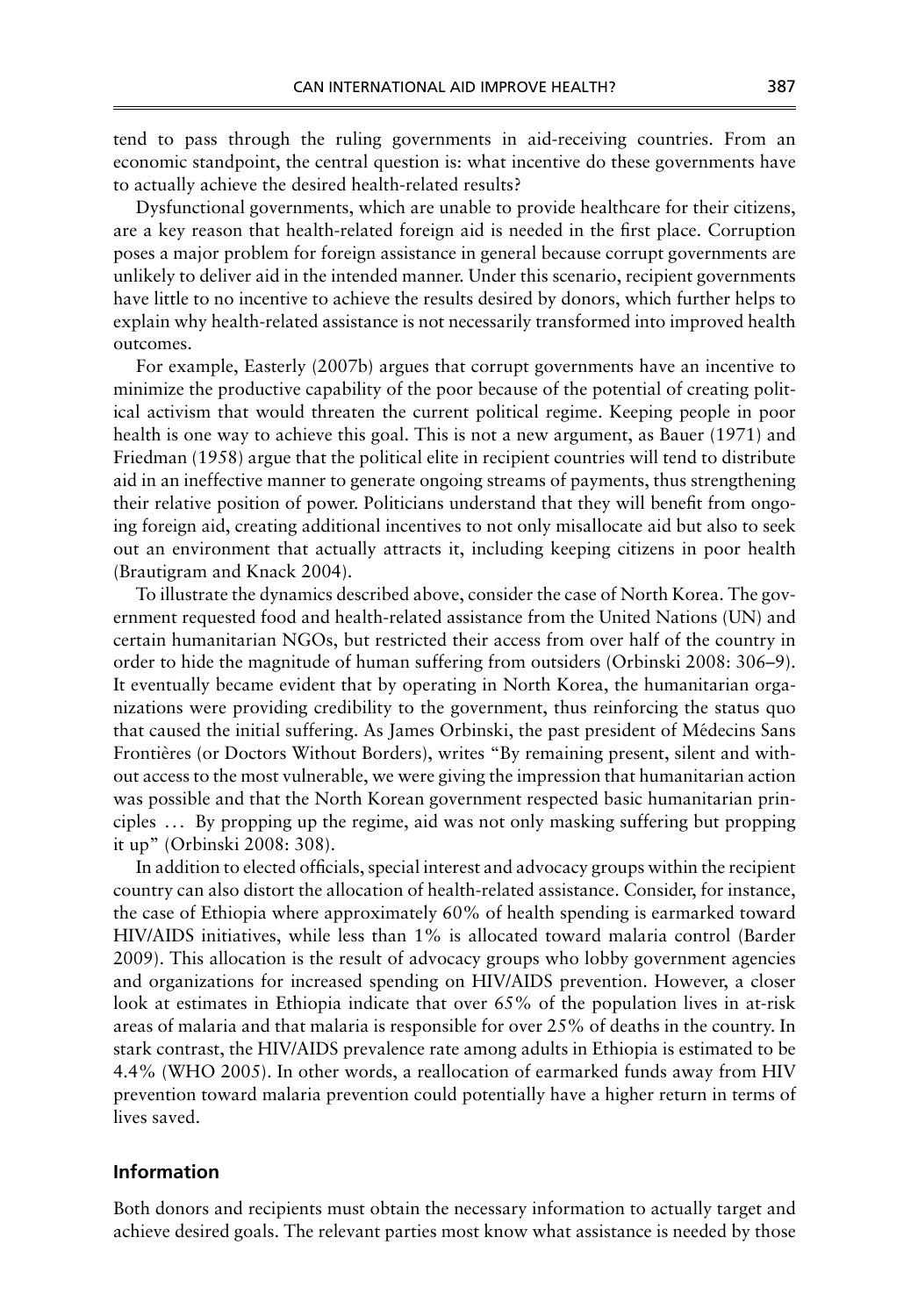who are suffering, and then know how to best allocate assistance to maximize its impact. The problem is that those involved in the aid distribution process often lack access to the relevant information, as it is discontinuous, dispersed across many individuals, and often contained in inarticulate forms. Donors are capable of specifying goals and what they hope to achieve with health-related aid, but they often do not know where aid is required, who it is needed by, in what locations, and in what quantities. Similarly, those suffering in the recipient countries may know what they need and in what quantities, but they may not know who has the aid or how to get it. The broader issue is that in the absence of the appropriate information, health-related assistance will be ineffective even if appropriate incentives exist.

#### *Donors' Information Problem*

In order for aid to be effective, donors must be able to gather critical information, requiring the ability to tap into local knowledge. Donors must recognize where assistance is needed, figure out exactly what is needed and who needs it, evaluate whether or not what they are doing is working, and adapt accordingly. These last tasks require some form of evaluation and feedback. As previously discussed, however, donors must rely on a multilayered bureaucratic process to attempt to solve these information problems. This limits the availability of effective feedback information on effective allocation, and reallocation, of health-related resources.

Ideally, there would be some kind of feedback mechanism that would allow donors to obtain and adapt to changing information. In markets, for example, entrepreneurs have access to prices and the profit and loss mechanism to make decisions regarding the reallocation of resource. In bureaucracies, however, no equivalent mechanism exists. Bureaucratic activity is guided by predefined procedures and protocols. Bureaucratic rules serve as a guide for the behavior of bureaucrats, but the rigidity of these rules limits flexibility and adaptability as information and conditions change. Indeed, bureaucratic procedures and protocols create a separation between private knowledge and political knowledge as predefined rules guide behaviors instead of the "on-the-ground" realities and complexities. Further contributing to the weak adaptability of aid bureaucracies is the absence of clear lines of accountability, as well as the fact that the final recipients of health-related aid have very little opportunity to give feedback to the donor agencies. In other words, the ultimate consumers of aid – those in need – have no mechanism of punishing agencies if they fail. This disconnect contributes to the aforementioned separation between the local information and the information used by bureaucrats in making decisions regarding the use of health-related assistance.

Another issue facing donors is the lack of coordination between the various bureaucracies involved in foreign aid, where information needs to be effectively shared within and across these bureaucracies. This can place heavy administrative burdens on those involved in the delivery of health-related assistance. Consider, for instance, that it is estimated that a medical officer in Tanzania spends 50–70% of their time writing reports and missions (Easterly 2007a). When efforts are diverted into purely administrative tasks this reduces the amount of resources that can help to improve the situation of those in need. Donor agencies are constantly calling for more coordination to relieve developing countries of administrative requirements (see, for instance, Commission for Africa 2005; UN Millennium Project 2005), but Easterly (2007a) notes that there is little sign of improvement.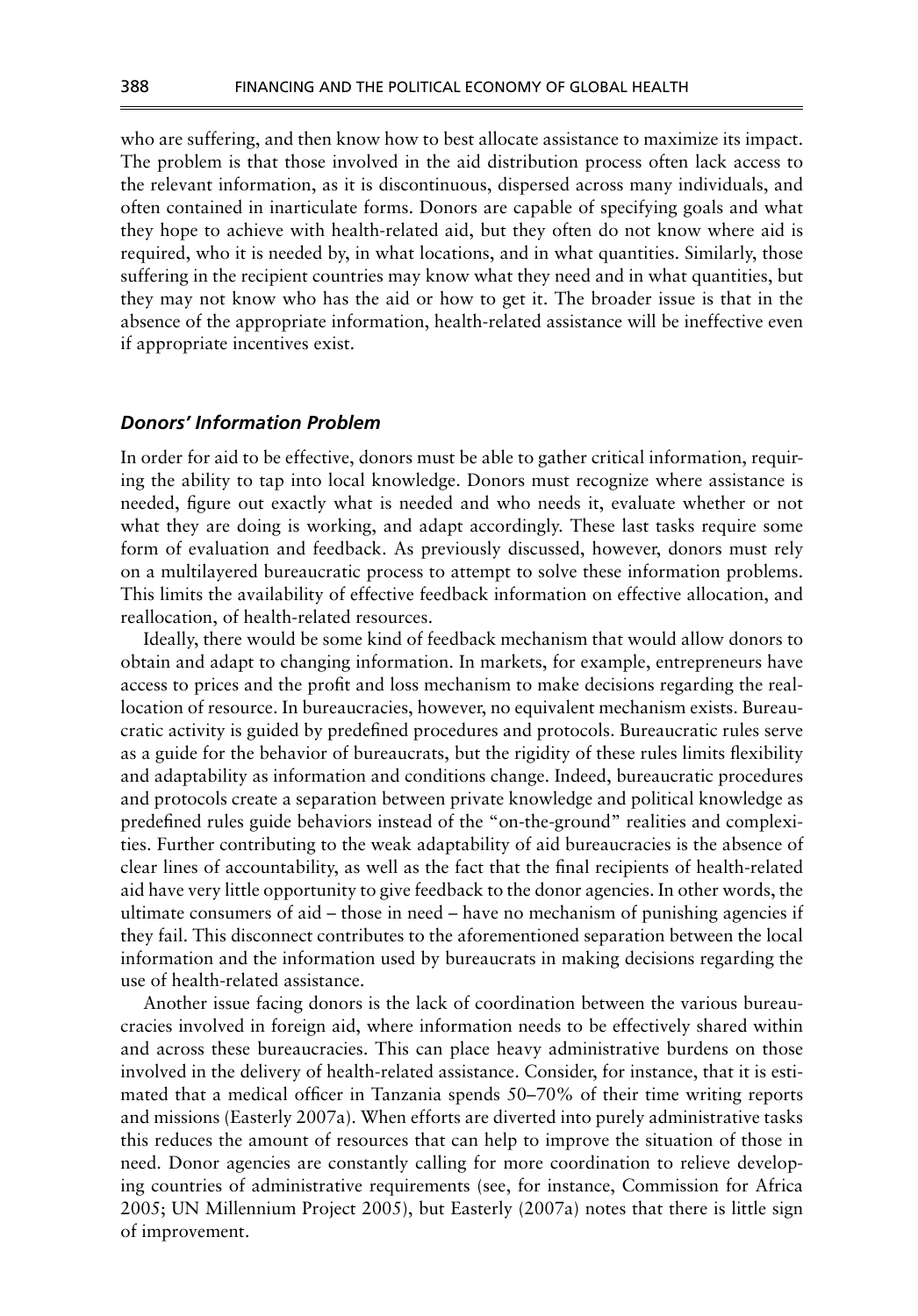Consider a recent report by Médecins Sans Frontières, which discusses the delivery of humanitarian assistance in Afghanistan. Among other things, the report indicates that the "Lashkargah hospital is piling up with advanced medical equipment – digital x-rays, mobile oxygen generators, scialytic lamps – donated by a range of states including the United States, China, Iran, and India or through the Provincial Reconstruction Teams (PRTs). This equipment is usually dropped off with little explanation and no anticipation of maintenance; most of it sits in boxes, collecting dust, unopened and unused" (MSF 2010: 2).

Along similar lines, a study of drug donations in the post-tsunami Banda Aceh province in Indonesia found that 70% of the drugs had foreign labels that could not be understood by local workers and were therefore unusable. The study also found that 60% of the donated drugs were not relevant to those affected by the tsunami. Further, 25% of the donated drugs had either expired or had no expiration data. In order to store these inappropriate drugs, humanitarian workers had to sacrifice office space and patient rooms. In total, the report noted that approximately 600 tons of medicine had to be destroyed at a cost of \$3 million. Adding to the sad irony of this situation is that the Southeast Asia region, where these wasted drugs were sent, produces a significant amount of the generic medicines used in other humanitarian operations! Indeed, there were indications that the indigenous drug suppliers had the ability to cover the existing drug needs.6 Similar problems with drug donations can be found in numerous other cases as well (Hechmann and Bunde-Birouste 2007).

Whether it is idle equipment or useless drugs, the absence of effective information serves as a hard constraint on the ability of donors to provide effective health services and goods to those in need. Without the appropriate information regarding where assistance is needed, what assistance is needed, and in what quantities, the result will be waste that fails to contribute to improved health outcomes.

#### *Recipients' Information Problem*

In addition to the donors, recipients must also possess adequate information about how to achieve the specific goals of health-related aid. Just like donors, recipient governments often lack the ability to tap into the context-specific information that is critical for success. Recipient governments use the same bureaucratic processes that are used in developed countries and, as discussed, this process tends to be ineffective for tapping into the local information necessary for the effective delivery of health-related assistance. With healthrelated aid provided by donors, recipient governments, which are often corrupt, still must determine who is in need, what is needed, and in what quantities. This may seem like a simple task, but as the evidence provided earlier indicates, health-related aid has failed to be allocated in a manner that has a consistently positive effect on health outcomes.

To illustrate this, consider a report by the World Health Organization (WHO) which noted that "In the Sub-Saharan Africa region ... a large proportion (up to 70 per cent) of [health-related] equipment lies idle due to mismanagement of the technology acquisition process, lack of user-training and lack of effective technical support" (WHO 2000: 10). In other words, donors can provide health-related assistance to recipient governments, but the recipients must know how to effectively utilize that assistance for it to be transformed into improved health outcomes. In addition to allocating the assistance to those who need it, recipient governments must also know how to allocate complementary resources (trained medical staff, repair parts, technicians, etc.) in a manner that allows donations to be used effectively. Recipient governments often lack that information.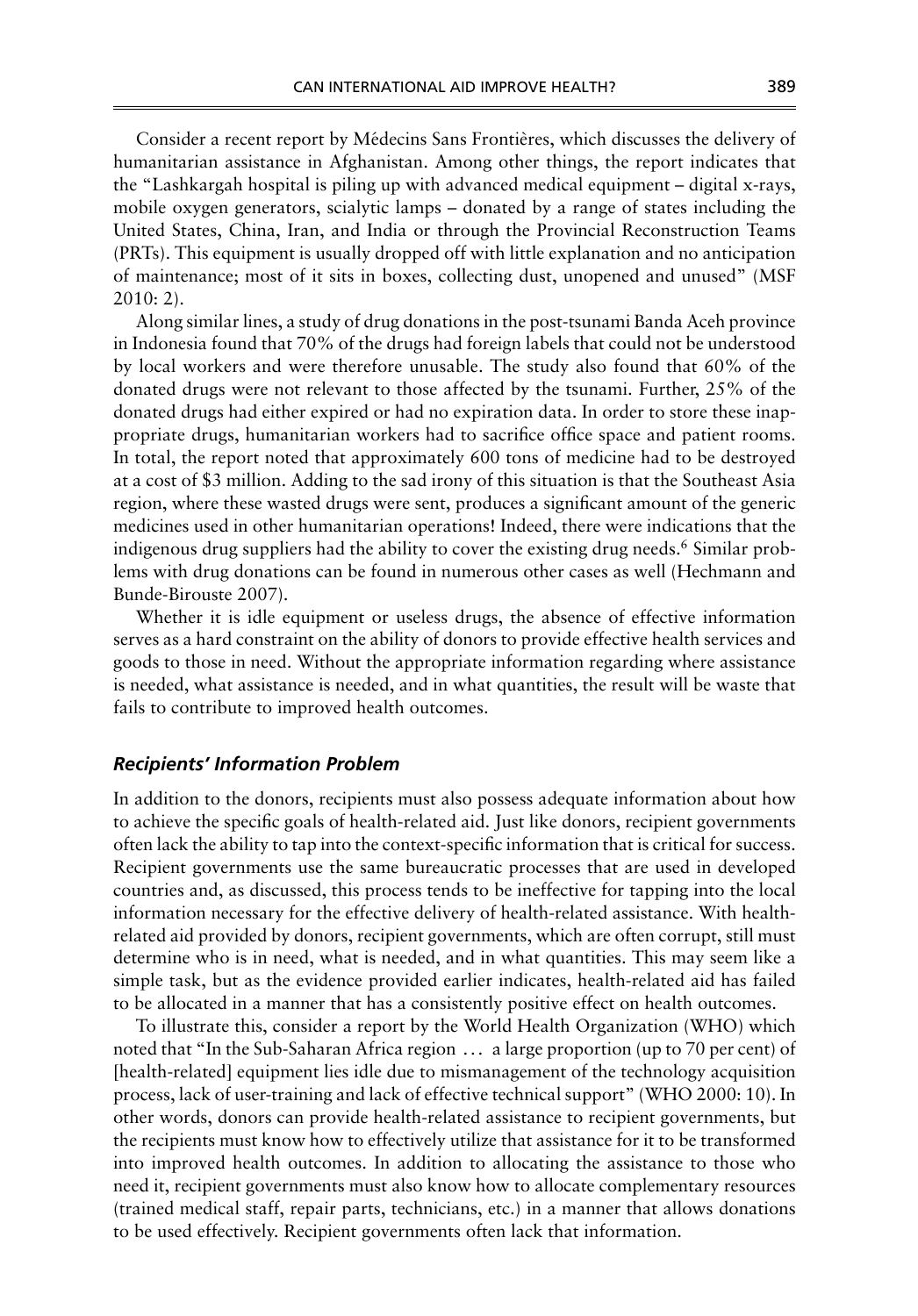#### **Conclusions**

This chapter has explored the question of whether international aid can improve global health. In contrast to tackling the more complex issue of promoting economic growth, we have focused our analysis on the effectiveness of aid on the more simple task of delivering health to those in need. Theory and the majority of empirical evidence to date suggest that the answer to this question is "No." While RCTs may be a step in the right direction as a means of evaluation, they should not be confused with a panacea of solving global health problems due to the issues outlined. It is also important to emphasize that the provision of healthcare, by itself, does not necessarily translate into the adoption and use of the assistance provided. This leads us back to the question of what aid can and cannot accomplish in practice.

In the health context, aid can potentially build a hospital, set up a fully stocked immunization clinic, and offer free malaria bed nets. In this context, one could say that health aid is a success, if success is defined as providing more of a predefined good or service. However, successfully providing more of a good or service does not necessarily mean that healthcare providers will show up to work in the hospital, that mothers will bring their children to the immunization clinic, or that the nets will actually be used in a manner to reduce malaria risk. This logic begins to explain why small-scale "successes" can be found in the micro-level data but not in the macro-level data, where the overall relationship between aid and health does not exist. It is not that no one has been helped by health aid interventions, but rather that there is no reason to believe that health aid can *systematically* improve outcomes.

#### **Notes**

- 1. For the purpose of this chapter, we define international aid as official development assistance (ODA) from bilateral and multilateral donors, thus excluding non-governmental organizations and private charity.
- 2. All health statistics are taken from World Health Organization Data and Statistics 2012.
- 3. The Organisation for Economic Co-operation and Development classifies social sector aid as aid to social infrastructure and services. It is defined as aid that covers efforts to develop the human resource potential and ameliorate living conditions in recipient countries.
- 4. Public choice refers to the subfield in economics that uses the rational choice framework to highlight sources of government failures. This is further explained in a subsequent section in this chapter.
- 5. Least developed countries (LDCs) are those countries defined as such by the United Nations.
- 6. Data on drug donation in Banda Aceh from Pharmaciens Sans Frontiers–Comite International (2006).

#### Key Reading

- Altaf SW. 2011. *So Much Aid, So Little Development: Stories from Pakistan.* Baltimore, MD: Johns Hopkins University Press.
- Banerjee AV, Duflo E. 2011. *Poor Economics: A Radical Rethinking of the Way to Fight Global Poverty*. New York: Public Affairs.
- Cohen J, Easterly W (eds). 2009. *What Works in Development? Thinking Big and Thinking Small.* Washington, DC: Brookings Institution Press.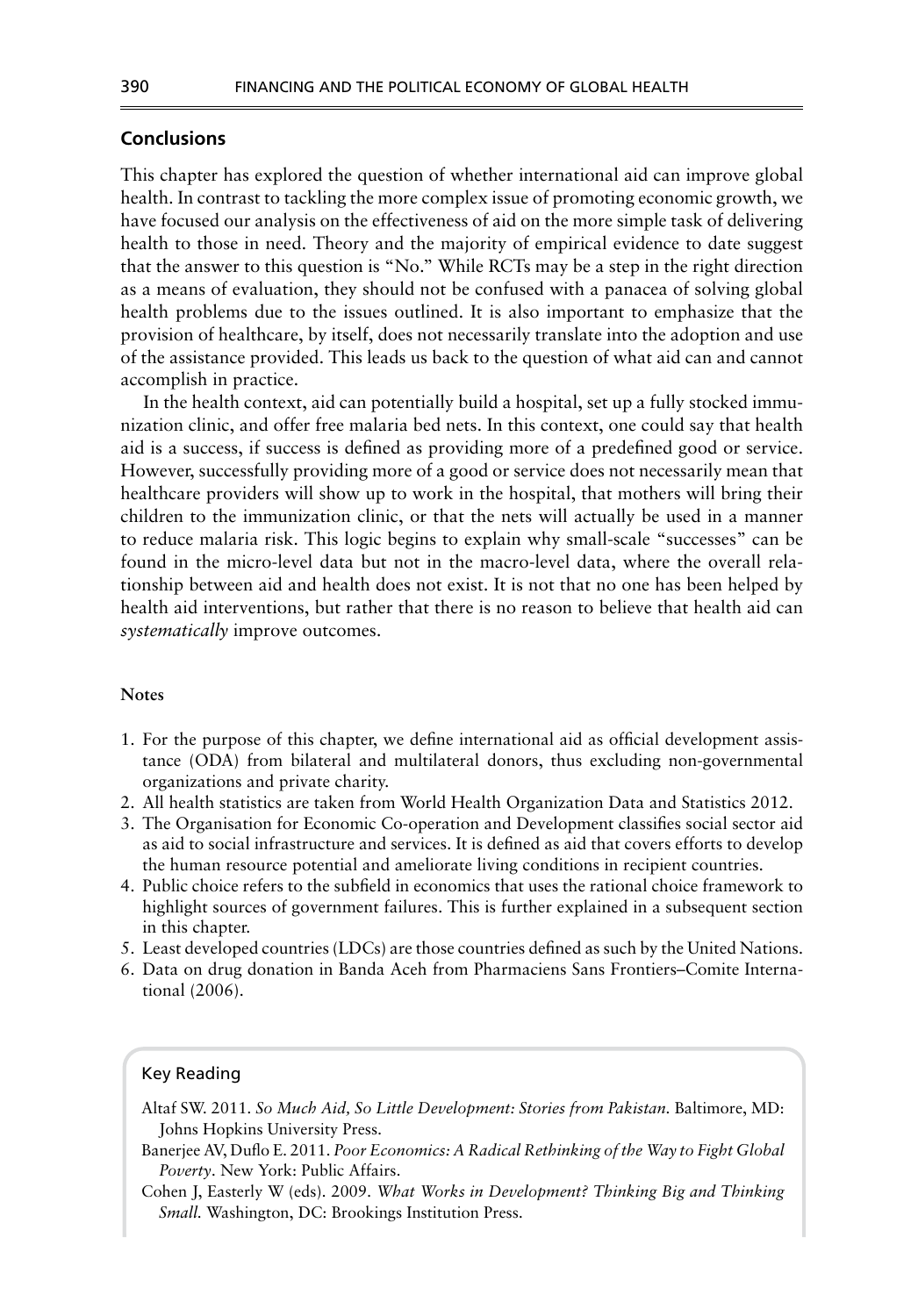- Easterly W. 2006. *The White Man's Burden: Why the West's Efforts to Aid the Rest have done So Much Ill and So Little Good*. New York: Penguin Press.
- Easterly W. 2008. *Reinventing Foreign Aid*. Cambridge, MA: MIT Press.
- Williamson CR. 2008. Foreign aid and human development: the impact of foreign aid to the health sector. *Southern Economic Journal* 75(1), 188–207.
- Wilson S. 2011. Chasing success: health sector aid and mortality. *World Development* 39, 2031–43.

#### **References**

- Altaf SW. 2011. *So Much Aid, So Little Development: Stories from Pakistan*. Baltimore, MD: Johns Hopkins University Press.
- Banerjee AV, Duflo E. 2011. *Poor Economics: A Radical Rethinking of the Way to Fight Global Poverty*. New York: Public Affairs.
- Barder O. 2009. *The Lethal Effects of Development Advocacy*. http://www.owen.org/blog/2717 (last accessed December 2013).
- Bauer PT. 1971. Economic history as theory. *Economica* 38, 163–79.
- Bauer PT. 2000. *From Subsistence to Exchange*. Princeton, NJ: Princeton University Press.
- Boone P. 1996. Politics and the effectiveness of foreign aid. *European Economic Review* 40, 289– 329.
- Boone P, Johnson S. 2009. Breaking out of the pocket: do health interventions work? Which ones and in which sense? In Cohen J, Easterly W (eds) *What Works in Development? Thinking Big and Thinking Small*. Washington, DC: Brookings Institution Press.

Brautigam D, Knack S. 2004. Foreign aid, institutions, and governance in sub-Saharan Africa. *Economic Development and Cultural Change* 52, 255–85.

- Brumm HJ. 2003. Aid, policies and growth: Bauer was right. *Cato Journal* 23, 167–74.
- Commission for Africa. 2005. *Our Common Interest: Report of the Commission for Africa*. London: Commission for Africa.
- Djankov S, Montalvo JG, Reynal-Querol M. 2006a. Does foreign aid help? *Cato Journal* 26(1), 1–28.
- Dugger CW. 2006. U.S. jobs shape condoms's role in foreign aid. *New York Times* October 29. http://www.nytimes.com/2006/10/29/world/29condoms.html? r=2 (last accessed December 2013).
- Easterly W. 2001. *The Elusive Quest for Growth: Economists' Adventures and Misadventures in the Tropics*. Cambridge, MA: MIT Press.
- Easterly W. 2002. The cartel of good intentions. *Journal of Policy Reform* 5(4), 223–50.
- Easterly W. 2006. *The White Man's Burden: Why the West's Efforts to Aid the Rest have done So Much Ill and So Little Good*. New York: Penguin Press.
- Easterly W. 2007a. Are aid agencies improving? *Economic Policy* 22(52), 633–78.
- Easterly W. 2007b. Was development assistance a mistake? *American Economic Review* 97(2), 328– 32.
- Findley MG, Hawkins D, Hicks RL *et al.* 2009. *AidData: Tracking Development Finance.* Presented at the PLAID Data Vetting Workshop, Washington, DC.
- Friedman M. 1958. Foreign economic aid: means and objectives. In Ranis G (ed.) *The United States and the Development Economies*, pp. 250–63. New York: Norton.
- Hechmann R, Bunde-Birouste A. 2007. Drug donations in emergencies, the Sri Lankan post-tsunami experience. *Journal of Humanitarian Studies* http://sites.tufts.edu/jha/archives/54 (last accessed December 2013).
- Knack S. 2001. Aid dependence and the quality of governance: cross-country empirical tests. *Southern Economic Journal* 68(2), 310–29.